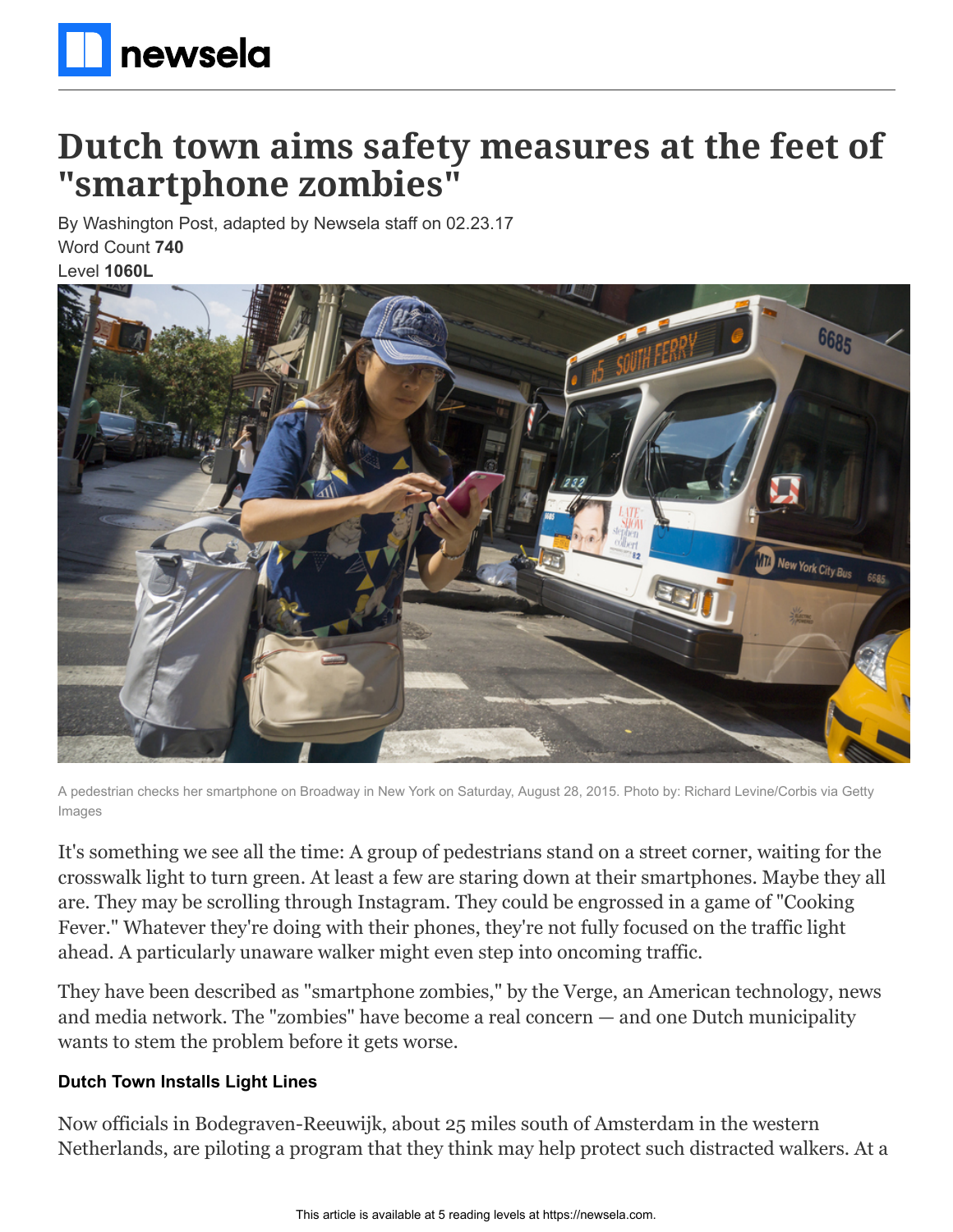handful of intersections around town, they have installed illuminated light emitting diode (LED) strips of light into the pavement. These are called "+Lichtlijn," or "light lines" in Dutch.

They used light emitting diode (LED) lights. An LED light contains a diode or two sided tube holding a semiconductor. That is a piece made of a metallic crystal. As electricity is passed through the diode, heat and light is released.

The "light lines" can change color and are synced with their corresponding traffic lights. As soon as the normal crossing light turns red or green, so, too, does the one in the ground.

## **Anticipating Problems From Trend The Government Can't Reverse**

The idea, officials said, is that people on their phones are going to be staring toward their feet anyway. Why not make it more likely that they will still be able to see the traffic light in their immediate peripheral vision?

"The lure of social media, games, WhatsApp and music is great," said town alderman Kees Oskam in a statement. It comes at the expense of paying attention to traffic, though, he added. "As a government, we probably can't reverse this trend, but we can anticipate problems."

The project has attracted criticism from Veilig Verkeer Nederland (VVN). The group works to promote road safety in the Netherlands.

"What you are doing is rewarding bad behavior," a spokesperson for the group told DutchNews.nl about the light lines.

Nevertheless, schools in Bodegraven-Reeuwijk that are near the test light lines are reportedly excited about the pilot program. They are hoping it will increase safety.

HIG Traffic Systems developed the light lines. The company hopes other cities in the Netherlands will be interested in the system as well, according to Omroep West.

### **Distracted Walking Incidents Involving Phones In The U.S.**

In the United States, "distracted walking" has become an increasingly serious problem. According to the National Highway Traffic Safety Administration, 5,376 pedestrians were killed in the United States in 2015, up from 4,884 the year before. Nearly three-quarters of those deaths take place at "non-intersections." Nineteen percent occur at places where pedestrians are meant to be, including crosswalks and sidewalks.

In 2015, for the first time, the National Safety Council included facts about distracted walking incidents involving cell phones in a report. The group found that distracted walking was responsible for more than 11,100 injuries between 2000 and 2011.

The council's list of pedestrian safety tips includes such age-old advice as "Look left, right and left again before crossing the street." However, now it also warns people never to use a cellphone or other electronic device while walking.

"Walking is one of the best things we can do to stay healthy, but only if we put safety first," the group notes on its website.

### **Lawmakers Want To Hold Distracted Walkers Accountable**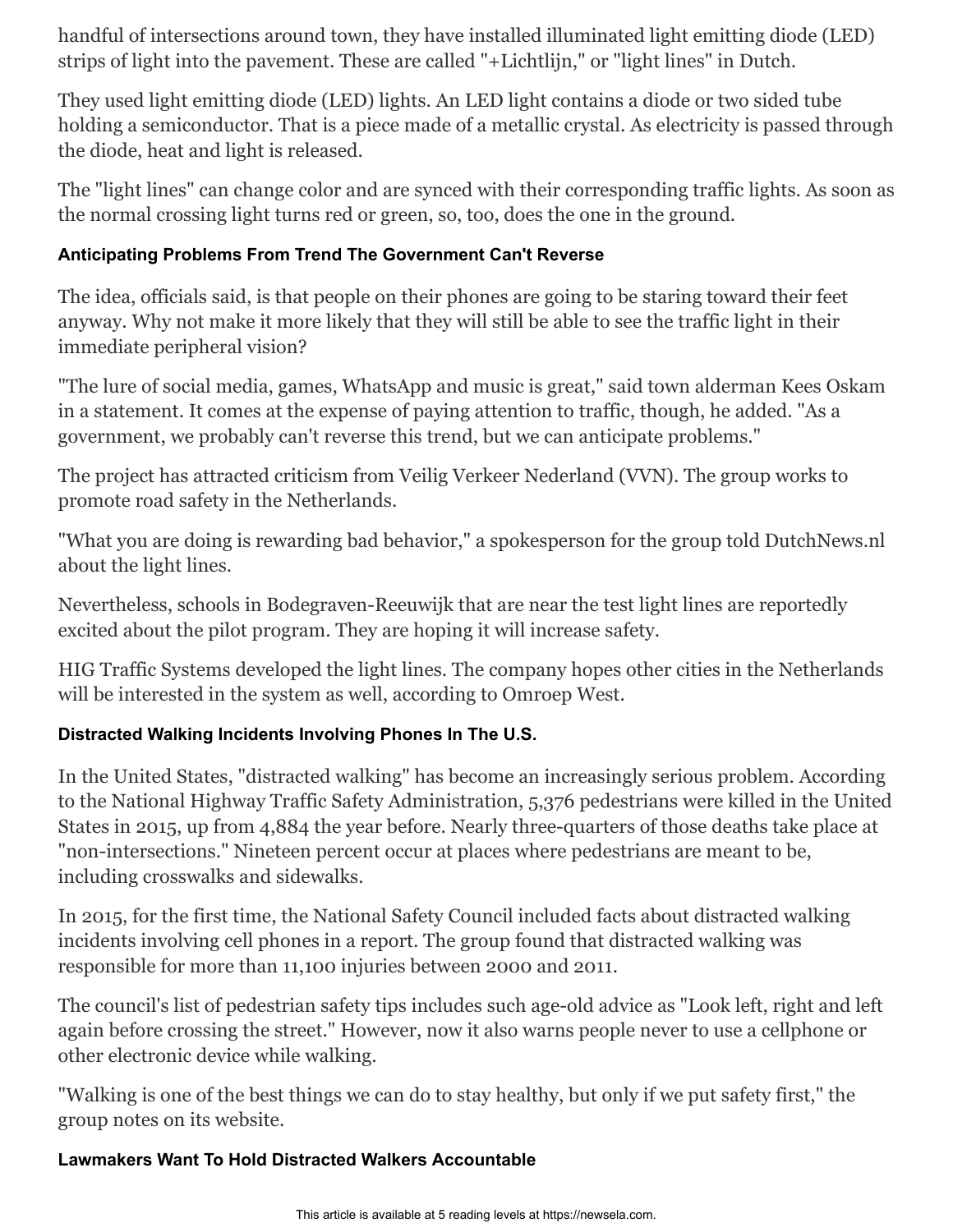Last year, a New Jersey lawmaker introduced a bill that would have banned walking and texting at the same time. It would also ban pedestrians from using phones, iPads or other communication devices that were not hands-free, the Associated Press reported. Violators could have been fined \$50, 15 days in prison or both.

"Distracted pedestrians, like distracted drivers, present a potential danger to themselves and drivers on the road," said the bill's sponsor Pamela Lampitt at the time, according to the AP. Lampitt is a Democratic state legislator. "An individual crossing the road distracted by their smartphone presents just as much danger to motorists as someone jaywalking and should be held, at a minimum, to the same penalty."